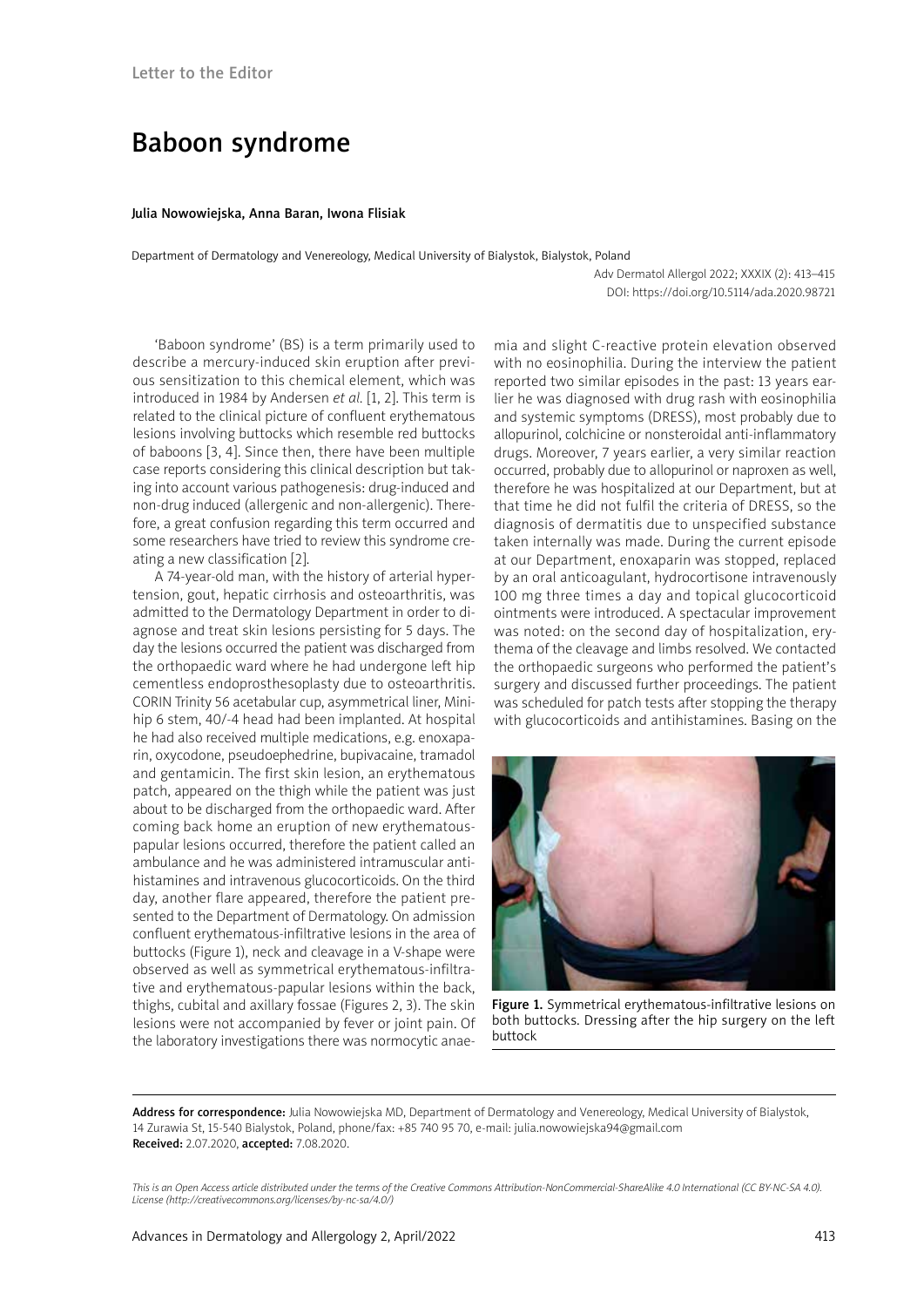

Figure 2. Confluent erythematous V-neck shaped lesions on the neck and cleavage, erythematous-papular lesions over the skin of the thorax and abdomen. Skin lesions also located in the flexural areas – cubital and axillary fossae, as well as lesions in the shape of reverse triangle in the area of the medial thigh surface

patient's medical history and physical examination, as well as laboratory tests, the baboon syndrome was diagnosed. Most probable inducing factors were the medications given during orthopaedic surgery, however it was not possible to identify the specific drug as the ultimate trigger. After administered treatment the skin lesions resolved completely and the patient was discharged home with a recommendation of follow-up in an ambulatory care setting.

Different pathogenic mechanisms can result in the clinical picture of the baboon syndrome but there are three main suggested [2]. First, the classical BS occurs due to parenteral allergen intake after primary contact sensitization to the same substance, excluding drugs [2, 5]. The second type of BS is contact-allergenic druginduced BS and the third is non-contact allergenic drug induced BS called symmetrical drug-related intertriginous and flexural exanthema (SDRIFE) [2]. Nevertheless, the diagnosis is based on clinical features: (1) well-demarcated erythema involving the gluteal or perianal area and/or V-shaped erythema in the inguinal and perigenital area; (2) the involvement of at least one intertriginous or flexural area; (3) symmetry of the affected areas; and (4) the absence of systemic symptoms [2]. The reason for such flexural localization of lesions is not certain, but it is suspected to be due to sweating and local occlusion [4]. Our patient has met all of the listed criteria, although



Figure 3. Close-up view of the skin lesions. Erythematouspapular lesions on the thigh

the specific drug causing them all has not been identified as he received such broad treatment. BS can be caused by either topically or systemically applied substances. Among the systemic offending agents most commonly responsible are: β-lactam antibiotics, especially amoxicillin, mercury, nickel, pseudoephedrine, contrast media containing barium, allopurinol, oxycodone, naproxen, heparin, oral neomycin, oral glucocorticoids and many more, whereas our patient received even four of them [2]. The probable time interval between drug administration and occurrence of skin lesions is usually from a couple of hours to 2 days [6]. Other possible triggers for clinical manifestation of BS may be infections, bacterial (especially streptococcal) or viral [2]. There is no specific test confirming the diagnosis – it is based on the clinical picture and exclusion of other potential causes, although the cause and effect relationship with a medication can be confirmed in the controlled drug provocation test [6]. Usually, there are no general symptoms, and laboratory data or histopathological examination are not useful [2]. Skin lesions are often self-limiting, although intravenous glucocorticoids, which shorten the duration of the disease, can be administered [6]. In the described case, after administration of intravenous hydrocortisone in lowering doses starting with 100 mg three times a day, as well as intramuscular and oral antihistamines and topical hydrocortisone ointment, the lesions improved quickly and at the end of hospitalization, 8 days altogether, resolved completely.

## Conflict o interest

The authors declare no conflict of interest.

## References

- 1. Andersen KE, Hjorth N, Menne T. The baboon syndrome systemically-induced contact dermatitis. Contact Dermatitis 1984; 16: 97-100.
- 2. Miyahara A, Kawashima H, Okubo Y, Hoshika A. A new proposal for a clinical-oriented subclassification of baboon syndrome and a review of baboon syndrome. Asian Pac J Allergy Immunol 2011; 29: 150-60.
- 3. Blackmur JP, Lammy S, Baring DE. Baboon syndrome: an unusual complication arising from antibiotic treatment of